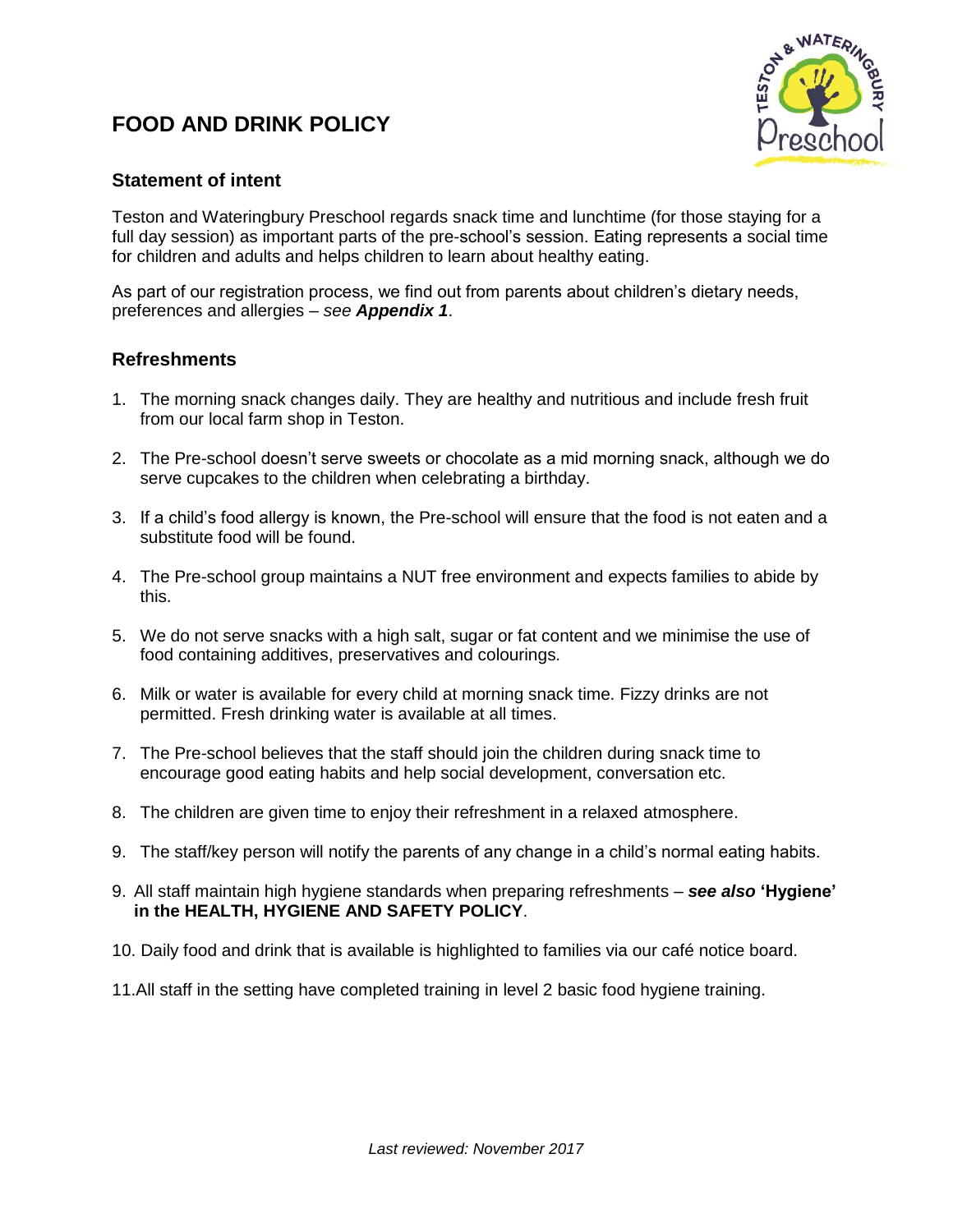#### **Lunchboxes**

For those attending full day sessions, lunchtime will be another important learning opportunity. We want to encourage all children to interact socially, to increase their confidence and to learn about the importance of healthy eating and hygiene as part of our lunchtime routine.

1. We work in partnership with parents to ensure that the cultural and dietary needs of children are met.

2. All children staying for a full day session should be provided with a lunchbox clearly labelled with the child's name. It is recommended that children are given easy to open packets and storage boxes to boost their confidence at lunchtime.

3. Parents/carers are advised to include ice packs in lunchboxes (or something similar) during warm weather.

4. Chocolate snacks and fizzy drinks are not permitted in lunchboxes. If drink containers are provided these should also be clearly labelled with the child's name.

5. Fresh drinking water is always available to every child throughout the day in addition to any drink they have in their lunchbox.

6. Children will eat their lunch together with staff members to encourage social interaction.

7. Although we generally encourage a sharing attitude at pre-school, children will not be allowed to share their lunch with anyone else. We will tell children that food must not be shared because parents need to see how much food they have eaten but most importantly because of possible food allergies.

8. Staff will notify parents/carers of any change in a child's regular eating habits.

9. We actively encourage parents/carers to provide children with healthy lunchboxes. If parents/carers would like more advice about healthy eating, keeping food safe and menu ideas for lunchboxes, the Food Standards Agency website contains lots of tips **[www.gov.uk/government/publications/the-eatwell](http://www.gov.uk/government/publications/the-eatwell) guide**

**Refer also to:**

#### **HEALTH, HYGIENE AND SAFETY POLICY**